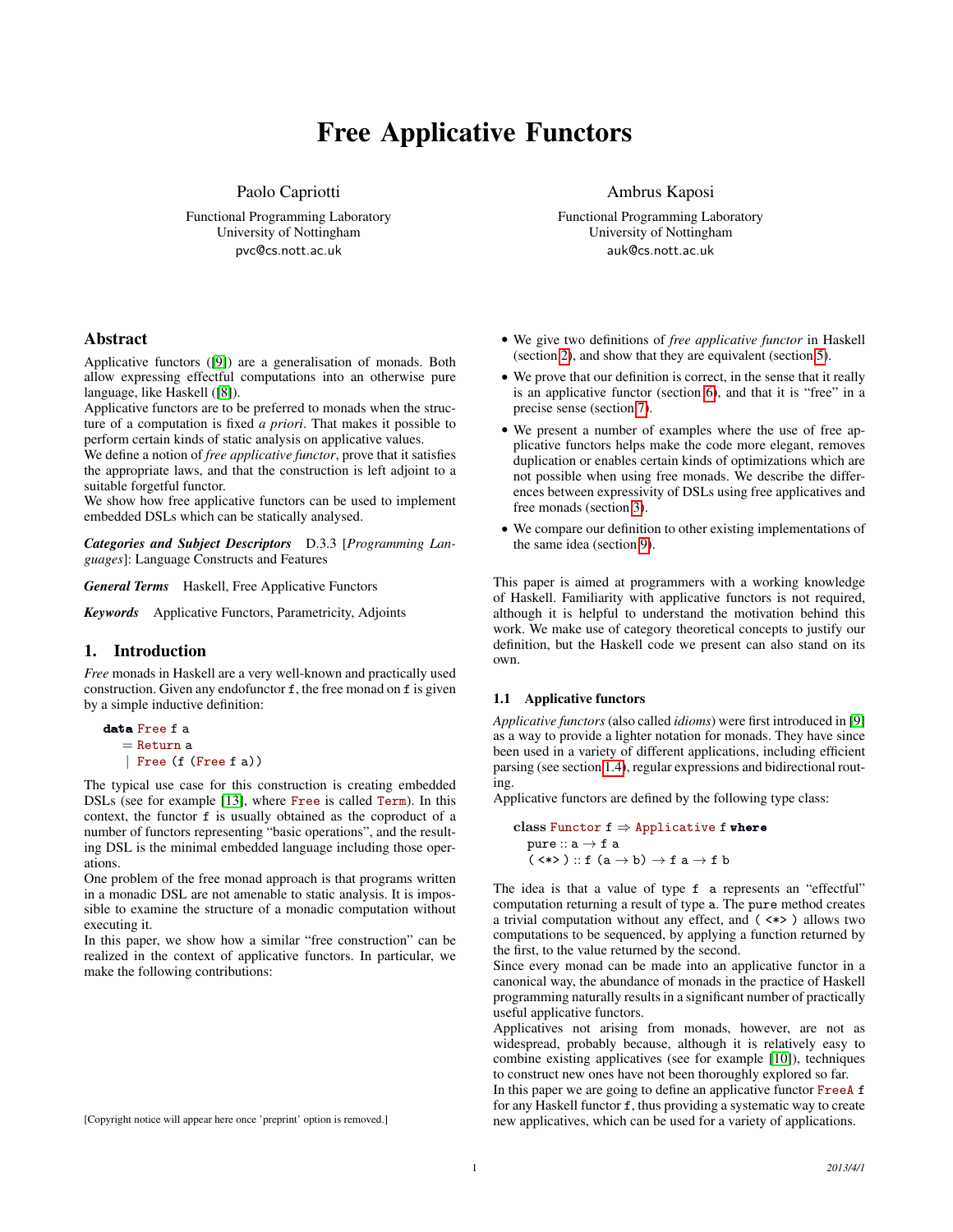The meaning of FreeA f will be clarified in section [7,](#page-6-0) but for the sake of the following examples, FreeA f can be thought of as the "simplest" applicative functor which can be built using f.

## <span id="page-1-1"></span>1.2 Example: option parsers

To illustrate how the free applicative construction can be used in practice, we take as a running example a parser for options of a command-line tool.

For simplicity, we will limit ourselves to an interface which can only accept options that take a single argument. We will use a double dash as a prefix for the option name.

For example, a tool to create a new user in a Unix system could be used as follows:

```
create_user --username john \
           --fullname "John Doe" \
           -id 1002
```
Our parser could be run over the argument list and it would return a record of the following type:

```
data User = User{ username :: String
  , fullname :: String
  , id :: Int \}deriving Show
```
Furthermore, given a parser, it should be possible to automatically produce a summary of all the options that it supports, to be presented to the user of the tool as documentation.

We can define a data structure representing a parser for an individual option, with a specified type, as a functor:

```
data Option a = Option
  { optName :: String
   , optDefault :: Maybe a
   , optReader :: String \rightarrow Maybe a}
  deriving Functor
```
We now want to create a DSL based on the Option functor, which would allow us to combine options for different types into a single value representing the full parser. As stated in the introduction, a common way to create a DSL from a functor is to use free monads. However, taking the free monad over the Option functor would not be very useful here. First of all, sequencing of options should be *independent*: later options should not depend on the value parsed by previous ones. Secondly, monads cannot be inspected without running them, so there is no way to obtain a summary of all options of a parser automatically.

What we really need is a way to construct a parser DSL in such a way that the values returned by the individual options can be combined using an Applicative interface. And that's exactly what FreeA will provide.

Thus, if we use FreeA Option a as our embedded DSL, we can interpret it as the type of a parser with an unspecified number of options, of possibly different types. When run, those options would be matched against the input command line, in an arbitrary order, and the resulting values will be eventually combined to obtain a final result of type a.

In our specific example, an expression to specify the command line option parser for create\_user would look like this:

```
userP :: FreeA Option User
userP = User<$> one (Option "username" Nothing Just)
  <*> one (Option "fullname" (Just "") Just)
  <*> one (Option "id" Nothing readInt)
readInt :: String \rightarrow Maybe Int
```
where we need a "generic smart constructor":

one  $::$  Option  $a \rightarrow$  FreeA Option a

which lifts an option to a parser.

## <span id="page-1-2"></span>1.3 Example: limited IO

One of the applications of free monads, exemplified in [\[13\]](#page-9-2), is the definition of special-purpose monads, allowing to express computations which make use of a limited and well-defined subset of IO operations.

Given the following functor:

 $data$  FileSystem  $a =$ Read FilePath (String  $\rightarrow$  a) | Write FilePath String a deriving Functor

the free monad on FileSystem, once "smart constructors" are defined for the two basic operations of reading and writing, allows to express any operation on files with the same convenience as the IO monad.

For example, one can implement a *copy* operation as follows:

```
copy :: FilePath \rightarrow FilePath \rightarrow Free FileSystem()copy src dst = read src \gg write dst
```
For some applications, we might need to have more control over the operations that are going to be executed when we eventually run the embedded program contained in a value of type Free FileSystem a.

For example, it could be useful to print a summary of the files that are going to be overwritten, and how much data in total is going to be written to disk.

However, there is no way to do that using the free monad approach. For example, there is no function:

 $count :: Free FileSystem a \rightarrow Int$ 

which returns the number of read/write operations performed by a monadic value.

To see why, consider the following example:

$$
\begin{array}{l} \texttt{ex::Free FileSystem ()} \\ \texttt{ex} = \texttt{do} \\ \texttt{s} \leftarrow \texttt{read}\text{''/etc/motd"} \\ \texttt{when (null s) $} \\ \texttt{write}\text{''/tmp/out" ""} \end{array}
$$

Now, ex performs 1 operation if and only if /etc/motd is empty, which, of course, cannot be determined by a pure function like count.

The FreeA construction, presented in this paper, represents a general solution for the problem of constructing embedded languages that allow the definition of functions performing static analysis on embedded programs, of which count  $::$  FreeA FileSystem a  $\rightarrow$ Int is a very simple example.

#### <span id="page-1-0"></span>1.4 Example: applicative parsers

The idea that monads are "too flexible" has also been explored, again in the context of parsing, by Swierstra and Duponcheel ([\[12\]](#page-9-4)), who showed how to improve both performance and error-reporting capabilities of an embedded language for grammars by giving up some of the expressivity of monads.

The basic principle is that, by weakening the monadic interface to that of an applicative functor (or, more precisely, an *alternative* functor), it becomes possible to perform enough static analysis to compute first sets for productions.

The approach followed in [\[12\]](#page-9-4) is ad-hoc: an applicative functor is defined, which keeps track of first sets, and whether a parser accepts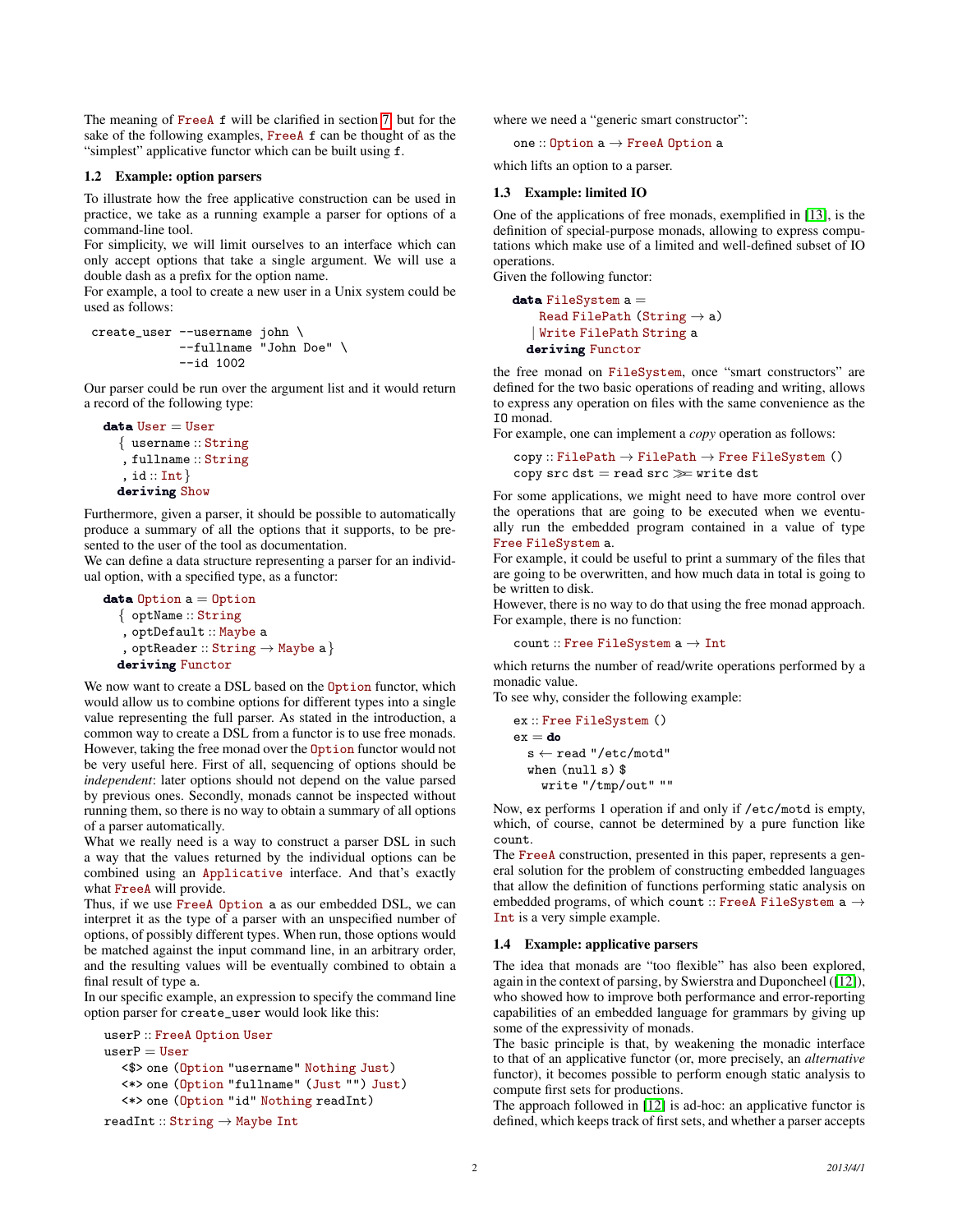the empty string. This is combined with a traditional monadic parser, regarded as an applicative functor, using a generalized semidirect product, as described in [\[10\]](#page-9-3).

The question, then, is whether it is possible to express this construction in a general form, in such a way that, given a functor representing a notion of "parser" for an individual symbol in the input stream, applying the construction one would automatically get an Applicative functor, allowing such elementary parsers to be sequenced.

Free applicative functors can be used to that end. We start with a functor f, such that f a describes an elementary parser for individual elements of the input, returning values of type a. FreeA f a is then a parser which can be used on the full input, and combines all the outputs of the individual parsers out of which it is built, yielding a result of type a.

Unfortunately, applying this technique directly results in a strictly less expressive solution. In fact, since FreeA f is the simplest applicative over f, it is necessarily *just* and applicative, i.e. it cannot also have an Alternative instance, which in this case is essential. We discuss the issue of Alternative in more detail in section [10.](#page-9-5)

# <span id="page-2-0"></span>2. Definition

To obtain a suitable definition for the free applicative functor generated by a functor f, we first pause to reflect on how one could naturally arrive at the definition of the Applicative class via an obvious generalisation of the notion of functor.

Given a functor f, the fmap method gives us a way to lift *unary* pure functions  $a \rightarrow b$  to effectful functions f  $a \rightarrow f b$ , but what about functions of arbitrary arity?

For example, given a value of type a, we can regard it as a nullary pure function, which we might want to lift to a value of type f a. Similarly, given a binary function h ::  $a \rightarrow b \rightarrow c$ , it is quite reasonable to ask for a lifting of h to something of type f a  $\rightarrow$ f  $b \rightarrow f c$ .

The Functor instance alone cannot provide either of such liftings, nor any of the higher-arity liftings which we could define.

It is therefore natural to define a type class for generalised functors, able to lift functions of arbitrary arity:

```
class Functor f \Rightarrow MultiFunctor f where
   \mathtt{fmap}_{0}::\mathtt{a}\rightarrow \mathtt{f} a
   \mathtt{fmap}_{\mathtt{1}}: \mathtt{(a \to b) \to f\ a \to f\ b}fmap_1 = fmap\mathtt{fmap}_{2}::\mathtt{(a\to b\to c)\to f\ a\to f\ b\to f\ c}
```
It is easy to see that a higher-arity  $fmap_n$  can now be defined in terms of  $\text{fmap}_2$ . For example, for  $n = 3$ :

```
\mathtt{fmap}_3 :: MultiFunctor \mathtt{f}\Rightarrow (a \rightarrow b \rightarrow c \rightarrow d)
            \rightarrowf a\rightarrowf b\rightarrowf c\rightarrowf d
\texttt{fmap}_{3} h x y z =\texttt{fmap}_{2} ( \texttt{\$} ) (\texttt{fmap}_{2} h x y) z
```
However, before trying to think of what the laws for such a type class ought to be, we can observe that MultiFunctor is actually none other than Applicative in disguise.

In fact,  $\text{fmap}_0$  has exactly the same type as pure, and we can easily convert  $map_2$  to ( $\iff$ ) and vice versa:

```
g \leftrightarrow x = \text{fmap}_{2} ($) g x\mathtt{fmap}_{2} h x y =\mathtt{fmap} h x <*> y
```
The difference between  $(\langle \ast \rangle)$  and  $\text{fmap}_2$  is that  $(\langle \ast \rangle)$  expects the first two arguments of  $\text{fmap}_2$ , of types  $a \rightarrow b \rightarrow c$  and f a respectively, to be combined in a single argument of type f  $(b \rightarrow c)$ .

This can always be done with a single use of fmap, so, if we assume that  $f$  is a functor,  $(\leftrightarrow)$  and  $f$ map<sub>2</sub> are effectively equivalent. Nevertheless, this roundabout way of arriving to the definition of Applicative shows that an applicative functor is just a functor that knows how to lift functions of arbitrary arities. An overloaded notation to express the application of  $\text{fmap}_i$  for all i is defined in [\[9\]](#page-9-0), where it is referred to as *idiom brackets*.

Given a pure function of arbitrary arity and effectful arguments:

$$
h : b_1 \to b_2 \to \cdots \to b_n \to a
$$
  

$$
x_1 : f b_1
$$
  

$$
x_2 : f b_2
$$
  

$$
\cdots
$$
  

$$
x_n : f b_n
$$

the idiom bracket notation is defined as:

 $\left[\begin{smallmatrix} h & x_1 & x_2 & \cdots & x_n \end{smallmatrix}\right] =$  pure  $h \leftrightarrow x_1 \leftrightarrow x_2 \leftrightarrow \cdots \leftrightarrow x_n$ 

We can build such an expression formally by using a PureL constructor corresponding to pure and a left-associative infix ( :\*: ) constructor corresponding to ( <\*> ):

PureL h :\*:  $x_1$  :\*:  $x_2$  :\*:  $\cdots$  :\*:  $x_n$ 

The corresponding inductive definition is:

```
data FreeAL f a
   = PureL a
   |\forall b. FreeAL f (b \rightarrow a) :*: f b
infixl 4 :*:
```
The MultiFunctor typeclass, the idiom brackets and the FreeAL definition correspond to the left parenthesised canonical form<sup>[1](#page-2-1)</sup> of expressions built with pure and ( <\*> ). Just as lists built with concatenation have two canonical forms (cons-list and snoc-list) we can also define a right-parenthesised canonical form for applicative functors — a pure value over which a sequence of effectful functions are applied:

$$
x : b_1
$$
\n
$$
h_1 : f (b_1 \rightarrow b_2)
$$
\n
$$
h_2 : f (b_2 \rightarrow b_3)
$$
\n
$$
\dots
$$
\n
$$
h_n : f (b_n \rightarrow a)
$$
\n
$$
h_n \ll \text{for } n \ll \text{for } n \ll \text{for } n \ll \text{for } n \ll \text{for } n \ll \text{for } n \ll \text{for } n \ll \text{for } n \ll \text{for } n \ll \text{for } n \ll \text{for } n \ll \text{for } n \ll \text{for } n \ll \text{for } n \ll \text{for } n \ll \text{for } n \ll \text{for } n \ll \text{for } n \ll \text{for } n \ll \text{for } n \ll \text{for } n \ll \text{for } n \ll \text{for } n \ll \text{for } n \ll \text{for } n \ll \text{for } n \ll \text{for } n \ll \text{for } n \ll \text{for } n \ll \text{for } n \ll \text{for } n \ll \text{for } n \ll \text{for } n \ll \text{for } n \ll \text{for } n \ll \text{for } n \ll \text{for } n \ll \text{for } n \ll \text{for } n \ll \text{for } n \ll \text{for } n \ll \text{for } n \ll \text{for } n \ll \text{for } n \ll \text{for } n \ll \text{for } n \ll \text{for } n \ll \text{for } n \ll \text{for } n \ll \text{for } n \ll \text{for } n \ll \text{for } n \ll \text{for } n \ll \text{for } n \ll \text{for } n \ll \text{for } n \ll \text{for } n \ll \text{for } n \ll \text{for } n \ll \text{for } n \ll \text{for } n \ll \text{for } n \ll \text{for } n \ll \text{for } n \ll \text{for } n \ll \text{for } n \ll \text{for } n \ll \text{for } n \ll \text{for } n \ll \text{for } n \ll \text{for } n \ll \text{for } n \ll \text{for } n \ll \text{for } n \ll \text{for } n \ll \text{for } n \ll \text{for } n \ll \text{for } n \ll \text{for } n \ll \text{for } n \ll \text{for } n \ll \text{for } n \ll \text{for }
$$

Replacing pure with a constructor Pure and ( <\*> ) by a rightassociative infix  $(:\$ : ) constructor gives the following expression:

$$
h_n : \mathbf{\$} : \cdots : \mathbf{\$} : h_2 : \mathbf{\$} : h_1 : \mathbf{\$} : \text{Pure } x
$$

The corresponding inductive type:

data FreeA f a  $=$  Pure a  $\forall b.f (b \rightarrow a) :$ \$: FreeA f b infixr 4 :\$:

FreeAL and FreeA are isomorphic (see section [5\)](#page-4-0), we pick the right-parenthesised version as our official definition since it is simpler to define the Functor and Applicative instances:

instance Functor  $f \Rightarrow$  Functor (FreeA f) where fmap  $g$  (Pure  $x$ ) = Pure ( $g x$ ) fmap  $g(h: \$: x) =$ fmap  $(g \circ) h: \$: x$ 

<span id="page-2-1"></span><sup>&</sup>lt;sup>1</sup> Sometimes called simplified form because it is not necessarily unique.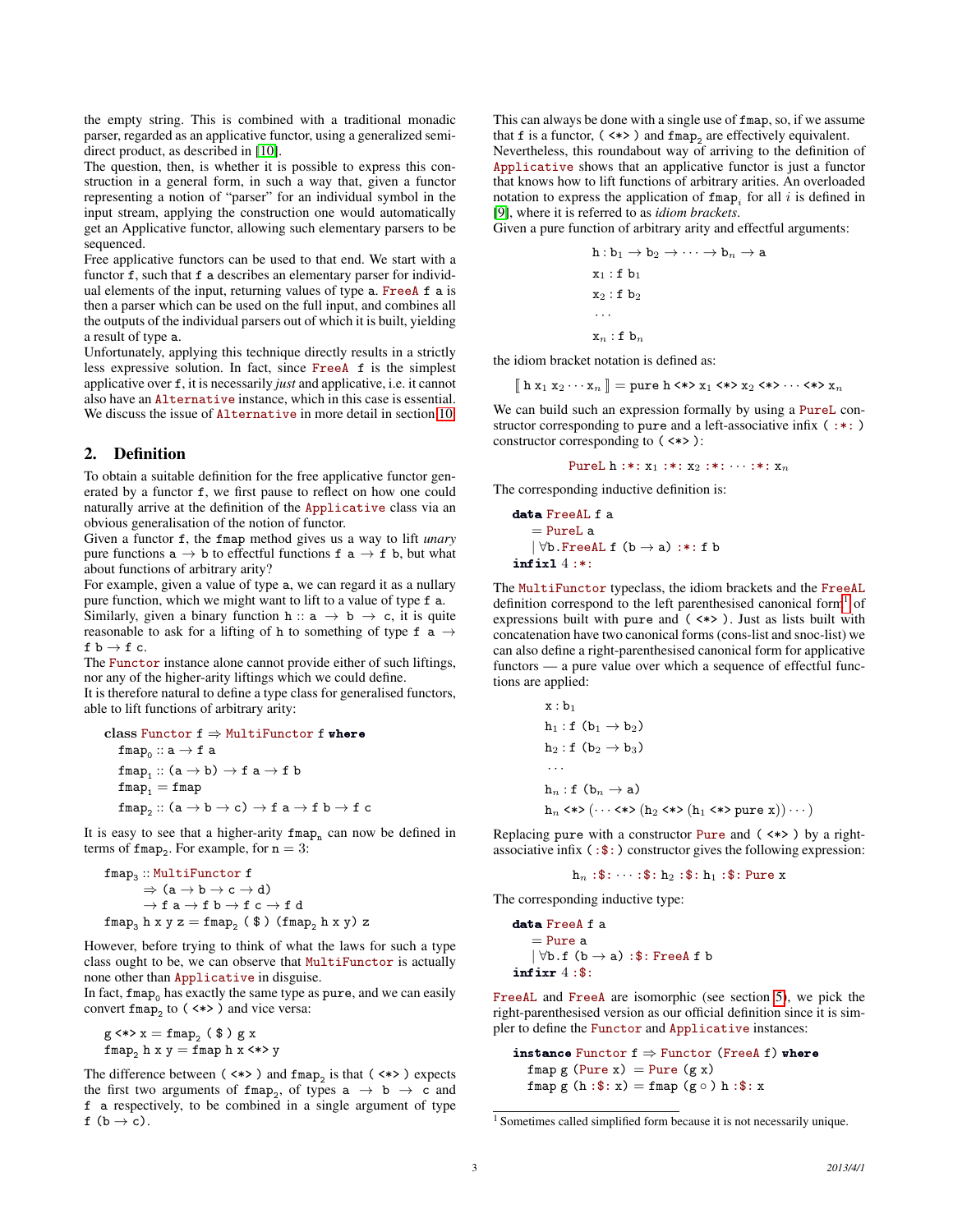The functor laws can be verified by structural induction, simply applying the definitions and using the functor laws for f.

```
instance Functor f \Rightarrow Applicative (FreeA f) where
      pure = PurePure g \leftrightarrow y = f \text{map } g y(h : \text{L} : \text{L} \Rightarrow \text{L} \Rightarrow \text{L} \Rightarrow \text{L} \Rightarrow \text{L} \Rightarrow \text{L} \Rightarrow \text{L} \Rightarrow \text{L} \Rightarrow \text{L} \Rightarrow \text{L} \Rightarrow \text{L} \Rightarrow \text{L} \Rightarrow \text{L} \Rightarrow \text{L} \Rightarrow \text{L} \Rightarrow \text{L} \Rightarrow(( , ) < \frac{1}{2} > x < \frac{1}{2} > x
```
In the last clause of the Applicative instance, h has type  $f(x \rightarrow$  $y \rightarrow z$ ), and we need to return a value of type FreeA f z. Since ( :\$: ) only allows us to express applications of 1-argument "functions", we uncurry h to get a value of type  $f((x, y) \rightarrow z)$ , then we use ( <\*> ) recursively (see section [8](#page-8-1) for a justification of this recursive call) to pair  $x$  and  $y$  into a value of type FreeA  $f(x)$ , y), and finally use the ( :\$: ) constructor to build the result. Note the analogy between the definition of  $(\leftrightarrow)$  and  $(+)$  for lists.

# <span id="page-3-0"></span>3. Applications

## 3.1 Example: option parsers (continued)

By using our definition of free applicative, we can compose the command line option parser exactly as shown in section [1.2](#page-1-1) in the definition of userP. The smart constructor one which lifts an option (a functor representing a basic operation of our embedded language) to a term in our language can now be implemented as follows:

one :: Option  $a \rightarrow$  FreeA Option a one opt  $=$  fmap const opt : \$: Pure ()

In section [7](#page-6-0) we generalize one to any functor and by using generic functions specified as part of the adjunction we define functions which make use of the fact that it is possible to statically analyse a parser definition: functions are given for listing all possible options and for parsing a list of command line arguments given in arbitrary order.

#### 3.2 Example: limited IO (continued)

In section [1.3](#page-1-2) we showed an embedded DSL for file system operations based on free monads does not support certain kinds of static analysis.

However, we can now remedy this by using a free applicative, over the same functor FileSystem. In fact, the count function is now definable for FreeA FileSystem a. Moreover, this is not limited to this particular example: it is possible to define count for the free applicative over *any* functor.

```
count :: \texttt{FreeA} \texttt{ f } \texttt{a} \rightarrow \texttt{Int}count (Pure _) = 0
count (: \: u) = 1 + count u
```
Of course, the extra power comes at a cost. Namely, the expressivity of the corresponding embedded language is severely reduced. Using FreeA FileSystem, the files on which read and write op-

erations are performed must be known in advance, as well as the content that is going to be written.

In particular, what one writes to a file cannot depend on what has been previously read, so operations like copy cannot be implemented.

## 3.3 Summary of examples

Applicative functors are useful for describing certain kinds of effectful computations. The free applicative construct over a given functor specifying the "basic operations" of an embedded language gives rise to terms of the embedded DSL built by applicative operators. These terms are only capable of representing a certain kind of effectful computation which can be described best with the help of the left-parenthesised canonical form: a pure function applied to effectful arguments. The calculation of the arguments may involve effects but in the end the arguments are composed by a pure function, which means that the effects performed are fixed when specifying the applicative expression.

In the case of the option parser example userP, the pure function is given by the User constructor and the "basic operation" Option is defining an option. The effects performed depend on how an evaluator is defined over an expression of type FreeA Option a and the order of effects can depend on the implementation of the evaluator.

For example, if one defines an embedded language for querying a database, and constructs applicative expressions using FreeA, one might analyze the applicative expression and collect information on the individual database queries by defining functions similar to the count function in the limited IO example. Then, different, possibly expensive duplicate queries can be merged and performed at once instead of executing the effectful computations one by one. By restricting the expressivity of our language we gain freedom in defining how the evaluator works.

One might define parts of an expression in an embedded DSL using the usual free monad construction, other parts using FreeA and compose them by lifting the free applicative expression to the free monad using the following function:

```
liftA2M :: Function f \Rightarrow FreeA f a \rightarrow Free f aliftA2M (Pure x) = Return x
lift2M (h : $: x) = Free(fmap (\lambda f \rightarrow f \text{map } f (liftA2M x)) h)
```
In the parts of the expression defined using the free monad construction, the order of effects is fixed and the effects performed can depend on the result of previous effectful computations, while the free applicative parts have a fixed structure with effects not depending on each other. The monadic parts of the computation can depend on the result of static analysis carried out over the applicative part:

```
test :: FreeA FileSystem Int \rightarrow Free FileSystem ()
test op = do
   ...
  let n = count op -- result of static analysis
   n' \leftarrow \text{liftA2M op} -- result of applicative computation
  \texttt{max} \leftarrow \texttt{read "max"}when (\max \geqslant n+n') \text{\$ write \texttt{``/tmp/test'' \texttt{''}blah''}}...
```
The possibility of using the results of static analysis instead of the need of specifying them by hand (in our example, this would account to counting certain function calls in an expression by looking at the code) can make the program less redundant.

# 4. Parametricity

In order to prove anything about our free applicative construction, we need to make an important observation about its definition.

The  $(:\$ : ) constructor is defined using an existential type b, and it is clear intuitively that there is no way, given a value of the form g :\$: x, to make use of the type b hidden in it.

More specifically, any function on FreeA f a must be defined *polymorphically* over all possible types b which could be used for the existentially quantified variable in the definition of ( :\$: ).

To make this intuition precise, we appeal to the notion of *relational parametricity* ([\[11\]](#page-9-6), [\[14\]](#page-9-7)), which, specialised to the  $(:\$ : ) constructor, implies that:

```
(:\:): \forall b.f (b \rightarrow a) \rightarrow (FreeA f b \rightarrow FreeA f a)
```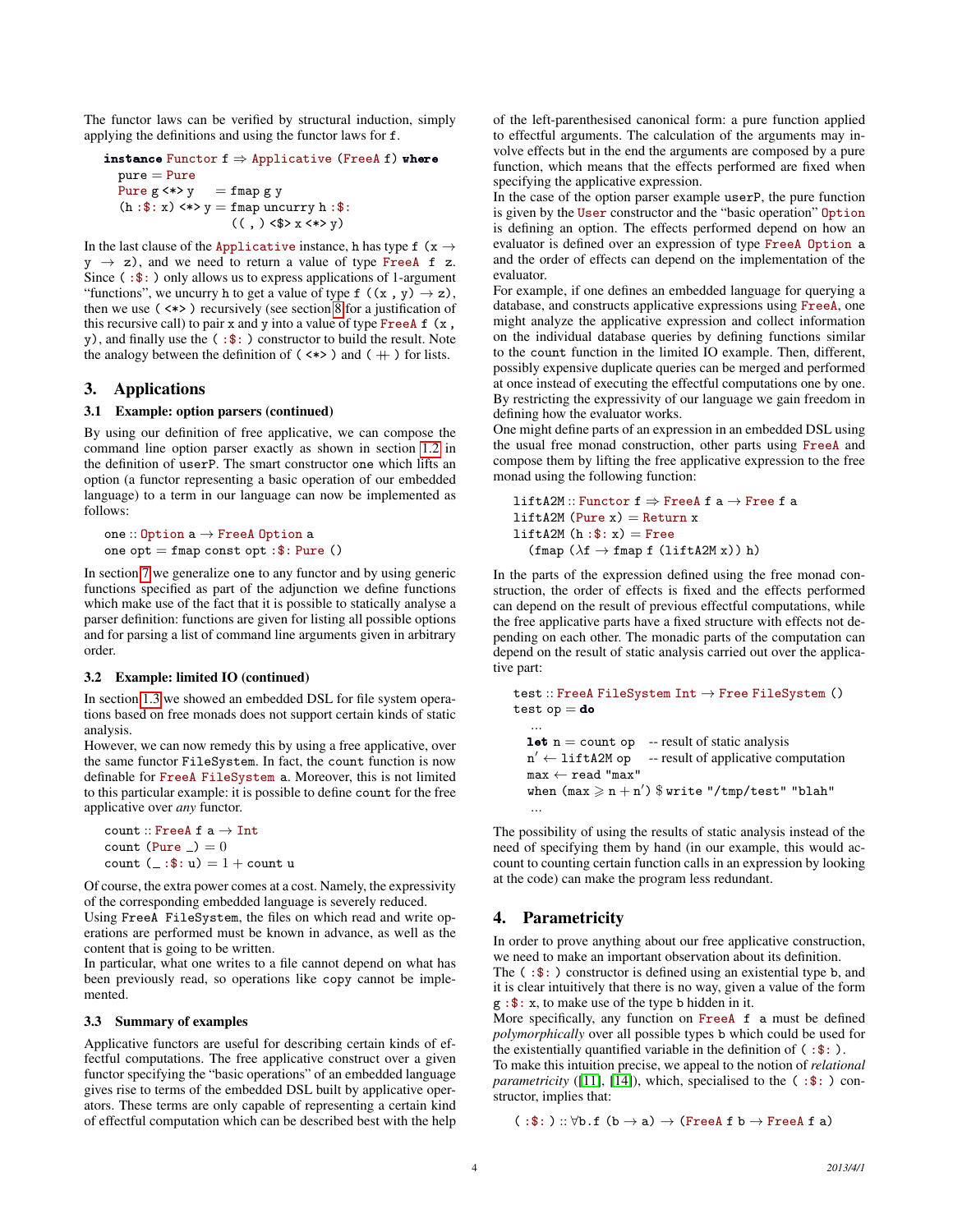is a natural transformation of contravariant functors. The two contravariant functors here could be defined, in Haskell, using a newtype:

newtype F1 f a x = F1 (f (x → a)) newtype F2 f a x = F2 (FreeA f x → FreeA f a) instance Functor f ⇒ Contravariant (F1 f a) where contramap h (F1 g) = F1 \$ fmap ( ◦ h) g instance Functor f ⇒ Contravariant (F2 f a) where contramap h (F2 g) = F2 \$ g ◦ fmap h

The action of F1 and F2 on morphisms is defined in the obvious way. Note that here we make use of the fact that FreeA f is a functor.

Naturality of  $(:\$ : ) means that, given types x and y, and a function  $h: x \rightarrow y$ , the following holds:

$$
\forall g :: f (y \rightarrow a), u :: FreeA f x.
$$
  
 
$$
fmap ( \circ h) g : \$ : u \equiv g : \$ : fmap h u
$$
 (1)

where we have unfolded the definitions of contramap for F1 and F2, and removed the newtypes.

## <span id="page-4-0"></span>5. Isomorphism of the two definitions

In this section we show that the two definitions of free applicatives given in section [2](#page-2-0) are isomorphic.

First of all, if f is a functor, FreeAL f is also a functor:

```
instance Functor f \Rightarrow Functor (FreeAL f) where
 fmap g (PureL x) = PureL (g x)fmap g(h : * : x) = (fmap (g \circ) h) : * : x
```
Again, the functor laws can be verified by a simple structural induction.

For the  $(:*)$  constructor, a free theorem can be derived in a completely analogous way to deriving equation [1.](#page-4-2) This equation states that ( :\*: ) is a natural transformation:

$$
\forall h :: x \rightarrow y, g :: FreeAL f (y \rightarrow a), u :: f x.
$$
  
fmap ( \circ h) g : \* : u \equiv g : \* : fmap h u \qquad (2)

We define functions to convert between the two definitions:

 $r2l ::$  Functor  $f \Rightarrow$  FreeA f a FreeAL f a  $r21$  (Pure x) = PureL x r2l  $(h : $: x) = f$ map  $(flip ($)) (r2l x) : *: h$  $12r$  :: Functor  $f \Rightarrow$  FreeAL f a FreeA f a 12 $r$  (PureL x) = Pure x 12r  $(h : * : x) = f$ map  $(flip (\$ ) x : \$: 12r h

We will also need the fact that  $12r$  is a natural transformation:

$$
\forall h :: x \rightarrow y, u :: FreeAL f x.
$$
  
12r (fmap h u)  $\equiv$  fmap h (12r u) (3)

Proposition 1. r2l *is an isomorphism, the inverse of which is* l2r*.*

*Proof.* First we prove that  $\forall u$  :: FreeA f a.12r (r21 u)  $\equiv u$ . We compute using equational reasoning with induction on u:

l2r (r2l (Pure x))  $\equiv \langle$  definition of r2l  $\rangle$ l2r (PureL x)  $\equiv \langle$  definition of 12r  $\rangle$ Pure x l2r (r2l (h :\$: x))

```
\equiv \langle definition of r21 \ranglel2r (fmap (flip ( $ )) (r2l x) :*: h)
```

```
\equiv \langle definition of 12r \ranglefmap (flip ( $ )) h :$:
 l2r (fmap (flip ( $ )) (r2l x))
\equiv \langle 3 \ranglefmap (flip ( $ )) h :$:
 fmap (flip ( $ )) (12r (r21 x))\equiv \langle inductive hypothesis \ranglefmap (flip (\)) h :\: fmap (flip (\)) x
\equiv \langle 1 \ranglefmap ( \circ (flip (\$))) (fran p (flip (\$))) h) :$: x
\equiv \langle f is a functor \ranglefmap (( \circ (flip (\cal{F}))) \circ flip (\$)) h :
\equiv \langle definition of flip and ( \hat{\ } ) \ranglefmap id h :$: x
\equiv \langle f is a functor \rangleh : $: x
```
<span id="page-4-2"></span>Next, we prove that  $\forall u$  :: FreeAL f a.r2l (12r u)  $\equiv u$ . Again, we compute using equational reasoning with induction on u:

```
r2l (l2r (PureL x))
\equiv \langle definition of 12r \rangler2l (Pure x)
\equiv \langle definition of r2l \ranglePureL x
  r2l (l2r (h :*: x))
\equiv \langle definition of 12r \rangler2l (fmap (flip ( $ )) x :$: l2r h)
\equiv \langle definition of r21 \rangle
```

```
fmap (flip ( $ )) (r2l (l2r h)) :*: fmap (flip ( $ )) x
\equiv \langle inductive hypothesis \ranglefmap (flip (\)) h :*: fmap (flip (\$)) x\equiv \langle 2 \ranglefmap ( \circ (flip (\$))) (map (flip (\$))) h) :*: x\equiv \langle FreeAL f is a functor \ranglefmap (( \circ (flip (\{b}))) \circ flip (\$)) h :*: x
\equiv \langle definition of flip and (\, $ ) \ranglefmap id h :*: x
\equiv \langle FreeAL f is a functor \rangleh :*: x
```
In the next sections, we will prove that FreeA is a free applicative functor. Because of the isomorphism of the two definitions, these results will carry over to FreeAL.

# <span id="page-4-3"></span><span id="page-4-1"></span>6. Applicative laws

Following [\[9\]](#page-9-0), the laws for an Applicative instance are:

$$
pure id \llap{*} \gtq u \equiv u \tag{4}
$$

pure ( o) **$$
\leftrightarrow
$$** u  **$\leftrightarrow$**  v  **$\leftrightarrow$**  x  $\equiv$  u  **$\leftrightarrow$**  (v  **$\leftrightarrow$**  x) (5)

pure f  $\langle * \rangle$  pure  $x \equiv$  pure (f x) (6)

u  $\langle * \rangle$  pure  $x \equiv$  pure  $(\frac{2}{3}x) \langle * \rangle$  u (7)

We introduce a few abbreviations to help make the notation lighter:

 $uc = uncurry$ pair x  $y = ($ ,  $)$  <  $\Rightarrow$  x <  $\Rightarrow$  y <span id="page-4-8"></span><span id="page-4-7"></span><span id="page-4-6"></span><span id="page-4-5"></span> $\Box$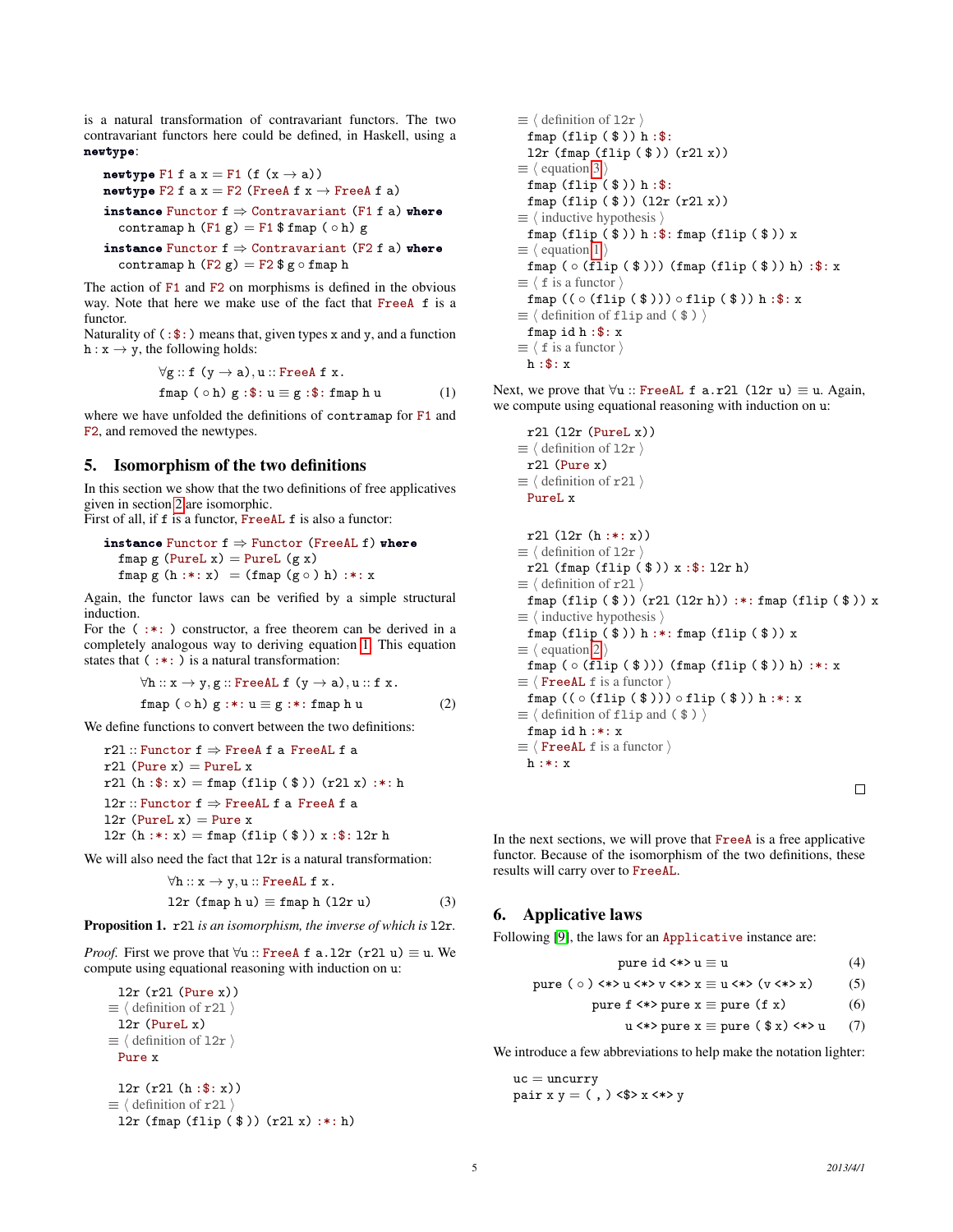```
u :: y \rightarrow zv :: FreeA f (x \rightarrow y)x :: FreeA f x
```
<span id="page-5-0"></span>*the following equation holds:*

fmap u  $(v \leftrightarrow x) \equiv$  fmap  $(u \circ) v \leftrightarrow x$ 

## *Proof.* We compute:

fmap u (Pure  $v \leftrightarrow x$ )  $\equiv \langle$  definition of ( <\*> )  $\rangle$ fmap u (fmap v x)  $\equiv \langle$  FreeA f is a functor  $\rangle$ fmap  $(u \circ v)$  x  $\equiv$   $\langle$  definition of  $(\langle \rangle \rangle$ Pure  $(u \circ v) \leftrightarrow x$  $\equiv \langle$  definition of fmap  $\rangle$ fmap  $(u \circ)$  (Pure v)  $\langle * \rangle$  x fmap  $u$  ((g : \$: y) < \* > x)  $\equiv \langle$  definition of ( <\*> )  $\rangle$ fmap u (fmap uc g : \$: pair y x)  $\equiv \langle$  definition of fmap  $\rangle$ fmap  $(u \circ)$  (fmap uc g) : \$: pair y x  $\equiv \langle f$  is a functor  $\rangle$ fmap  $(\lambda g \to u \circ u c g) g$ : \$: pair y x  $\equiv \langle f$  is a functor  $\rangle$ fmap uc (fmap  $((u \circ) \circ) g)$ : \$: pair y x  $\equiv \langle$  definition of ( <\*> )  $\rangle$ (fmap (( $u \circ$ )  $\circ$ )  $g :$   $f :$   $y$ ) <\*> x  $\equiv \langle$  definition of fmap  $\rangle$ fmap  $(u \circ)$   $(g : $: y)$   $\leftrightarrow x$ 

 $\Box$ 

<span id="page-5-1"></span>Lemma 2. *Property [5](#page-4-5) holds for* FreeA f*, i.e. for all*

 $u$  :: FreeA f  $(y \rightarrow z)$  $v$  :: FreeA f  $(x \rightarrow y)$ x :: FreeA f x,

pure  $(0)$   $\langle * \rangle$  u  $\langle * \rangle$  v  $\langle * \rangle$  x  $\equiv$  u  $\langle * \rangle$   $(v \langle * \rangle$  x)

*Proof.* Suppose first that  $u = Pur$ e  $u_0$  for some  $u_0 :: y \rightarrow z$ :

```
Pure ( \circ ) <*> Pure u_0 <*> v <*> x
\equiv \langle definition of ( <*> ) \ranglePure (u_0 \circ) <*> v <*> x
\equiv \langle definition of ( \langle \rangle) \ranglefmap (u_0 \circ) v \langle * \rangle x
\equiv \langle 1 \ranglefmap u_0 (v \leftrightarrow x)
\equiv \langle definition of ( <*> ) \ranglePure u_0 \leftrightarrow (v \leftrightarrow x)
```
To tackle the case where  $u = g :$ \$: w, for

$$
g::f (w \rightarrow y \rightarrow z)
$$

$$
w::FreeA f w,
$$

we need to define a helper function

t :: ((w , x → y) , x) → (w , y) t ((w , v) , x) = (w , v x)

and compute:

pure ( ⊙ ) <\*> (g :\$: w) <\*> v <\*> x  $\equiv \langle$  definition of pure and (  $\langle * \rangle$  )  $\rangle$ (fmap  $((\circ)\circ)$  g :  $\frac{1}{2}:w)$  < \* > v < \* > x  $\equiv \langle$  definition of composition  $\rangle$ (fmap  $(\lambda g w v \rightarrow g w \circ v) g :$ \$: w) <\*> v <\*> x  $\equiv$   $\langle$  definition of  $(\langle \rangle \rangle)$ (fmap uc (fmap  $(\lambda g w v \rightarrow g w \circ v) g$ ) : \$: pair w v) <\*> x  $\equiv \langle f$  is a functor and definition of uc  $\rangle$ (fmap  $(\lambda g(w, v) \rightarrow g w \circ v) g :$ \$: pair w v) <\*> x  $\equiv \langle$  definition of ( <\*> )  $\rangle$ fmap uc (fmap  $(\lambda g(w, v) \rightarrow g w \circ v) g$ ) :\$: pair (pair w v) x  $\equiv \langle$   ${\tt f}$  is a functor and definition of uc  $\rangle$ fmap  $(\lambda g ((w, v), x) \rightarrow g w (v x)) g :$ \$: pair (pair w v) x  $\equiv \langle$  definition of uc and t  $\rangle$ fmap  $(\lambda g \to u c g \circ t) g :$ \$: pair (pair w v) x  $\equiv \langle f$  is a functor  $\rangle$ fmap  $(\circ t)$  (fmap uc g) :  $\frac{1}{2}$ : pair (pair w v) x  $\equiv \langle$  equation [1](#page-4-2)  $\rangle$ fmap uc g :\$: fmap t (pair (pair w v) x)  $\equiv$   $\langle$  lemma [1](#page-5-0) (3 times) and **FreeA** f is a functor (3 times)  $\rangle$ fmap uc g : \$: (pure ( ◦ ) < \* > fmap ( , ) w < \* > v < \* > x)  $\equiv \langle$  induction hypothesis for fmap  $\langle , \rangle$  w  $\rangle$ fmap uc  $g :$   $\frac{1}{2}$ : (fmap (, )  $w \le x$  ( $v \le x$ ))  $\equiv$  ( definition of (  $\langle \rangle$ ) is  $(g : $: w) \iff (v \iff x)$ 

 $\Box$ 

<span id="page-5-2"></span>Lemma 3. *Property [7](#page-4-6) holds for* FreeA f*, i.e. for all*

 $u$  :: FreeA f  $(x \rightarrow y)$ x :: x, u  $\langle * \rangle$  pure  $x \equiv$  pure  $(\frac{\hat{x}}{x}) \langle * \rangle$ u

*Proof.* If  $u$  is of the form Pure  $u_0$ , then the conclusion follows immediately.

Let's assume, therefore, that  $u = g :$   $\hat{s} : w$ , for some w::w, g::f (w  $\rightarrow$  $x \rightarrow y$ , and that the lemma is true for structurally smaller values of u:

$$
(g: \$: w) \iff pure x
$$
\n
$$
\equiv \langle \text{ definition of } (\iff \text{)} \rangle
$$
\n
$$
\text{fmap } uc \ g: \$: pair \ w \ (\text{pure } x)
$$
\n
$$
\equiv \langle \text{ definition of pair } \rangle
$$
\n
$$
\text{fmap } uc \ g: \$: (\text{fmap } (\text{)}, \text{ } w \iff \text{pure } x)
$$
\n
$$
\equiv \langle \text{ induction hypothesis for } \text{fmap } (\text{)}, \text{ } w \rangle
$$
\n
$$
\text{fmap } uc \ g: \$: (\text{pure } (\$ x) \iff \text{fmap } (\text{)}, \text{ } w)
$$
\n
$$
\equiv \langle \text{FreeA f is a functor } \rangle
$$
\n
$$
\text{fmap } uc \ g: \$: \text{fmap } (\lambda w \to (w, x)) \ w)
$$
\n
$$
\equiv \langle \text{ equation } 1 \rangle
$$
\n
$$
\text{fmap } (\lambda g \ w \to g \ (w, x)) \ (\text{fmap } uc \ g): \$: w
$$
\n
$$
\equiv \langle \text{ f is a functor } \rangle
$$
\n
$$
\text{fmap } (\lambda g \ w \to g \ w \ x) \ g: \$: w
$$
\n
$$
\equiv \langle \text{ definition of } \text{fmap for FreeA f } \rangle
$$
\n
$$
\text{fmap } (\$ x) \ (g: \$: w)
$$
\n
$$
\equiv \langle \text{definition of } (\iff \text{)} \rangle
$$
\n
$$
\text{pure } (\$ x) \iff (\text{g} : \$: w)
$$

 $\Box$ 

Proposition 2. FreeA f *is an applicative functor.*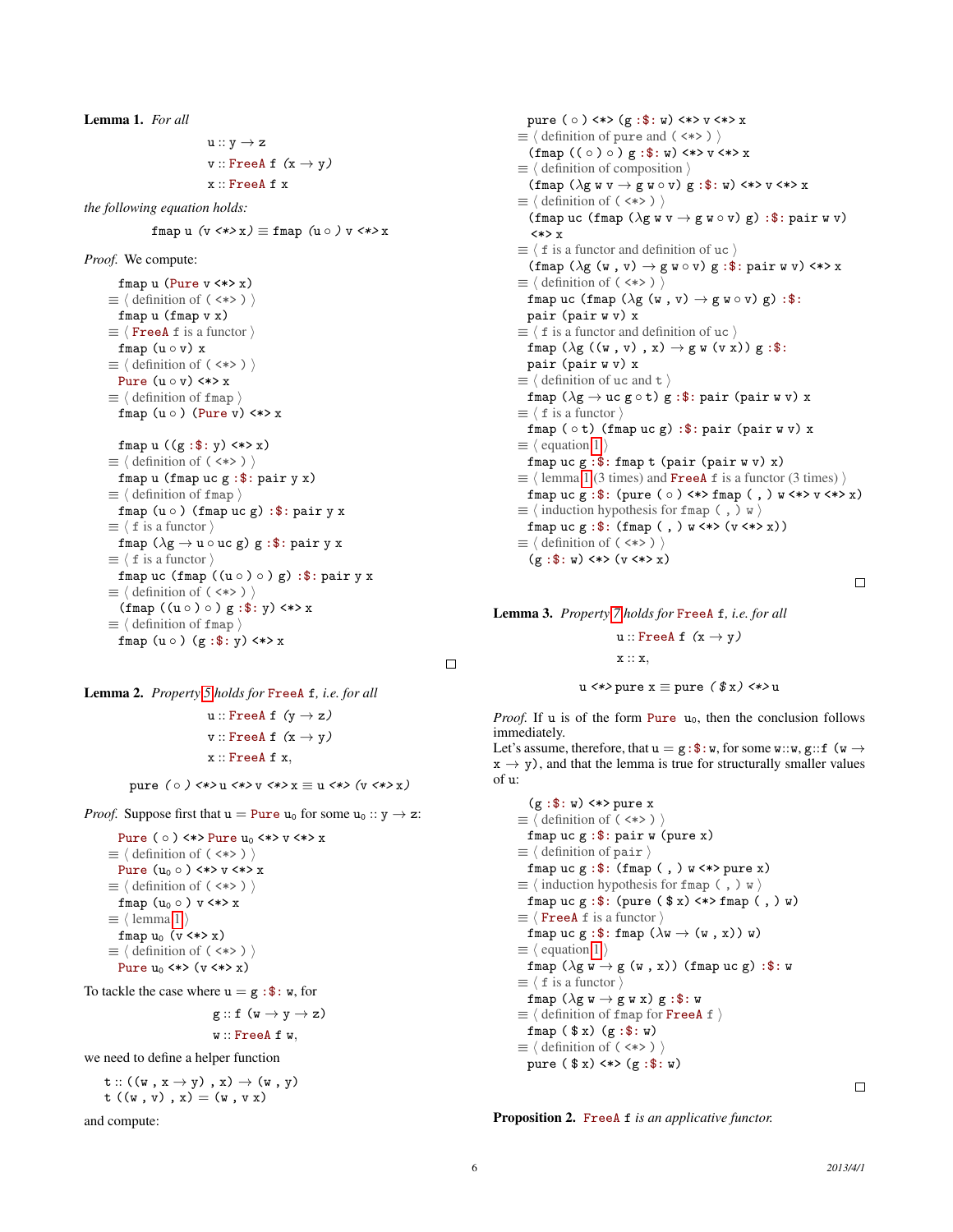*Proof.* Properties [4](#page-4-7) and [6](#page-4-8) are straightforward to verify using the fact that FreeA f is a functor, while properties [5](#page-4-5) and [7](#page-4-6) follow from lemmas [2](#page-5-1) and [3](#page-5-2) respectively. П

## <span id="page-6-0"></span>7. FreeA as a Left adjoint

We now want to show that FreeA f is really the free applicative functor on f. For that, we need to define a category of applicative functors  $A$ , and show that  $FreeA$  is a functor

$$
\texttt{FreeA}:\mathcal{F}\to\mathcal{A},
$$

where  $F$  is the category of endofunctors of Hask, and that FreeA is left adjoint to the forgetful functor  $A \rightarrow \mathcal{F}$ .

Definition 1. *Let* f *and* g *be two applicative functors. An applicative natural transformation between* f *and* g *is a polymorphic function*

<span id="page-6-1"></span>
$$
\mathtt{t}::\forall \mathtt{a.f}\; \mathtt{a} \rightarrow \mathtt{g}\; \mathtt{a}
$$

*satisfying the following laws:*

$$
t (pure x) \equiv pure x
$$
 (8)

$$
t (h \leftrightarrow x) \equiv t h \leftrightarrow x.
$$
 (9)

We define the type of all applicative natural transformations between f and g, we write, in Haskell,

type AppNat f  $g = \forall a.f a \rightarrow g a$ 

where the laws are implied. Similarly, for any pair of functors  $f$  and  $g$ , we define

$$
\text{type Nat f } g = \forall a . f a \rightarrow g a
$$

for the type of natural transformations between f and g. Note that, by parametricity, polymorphic functions are automatically natural transformations in the categorical sense, i.e, for all

$$
\begin{aligned} \mathtt{t} &:: \mathtt{Nat}\; \mathtt{f}\; \mathtt{g} \\ \mathtt{h} &:: \mathtt{a} \rightarrow \mathtt{b} \\ \mathtt{x} &:: \mathtt{f}\; \mathtt{a}, \end{aligned}
$$

#### t (fmap h x)  $\equiv$  fmap h (t x).

It is clear that applicative functors, together with applicative natural transformations, form a category, which we denote by A, and similarly, functors and natural transformations form a category  $\mathcal{F}$ .

## <span id="page-6-3"></span>**Proposition 3.** FreeA *defines a functor*  $\mathcal{F} \to \mathcal{A}$ *.*

*Proof.* We already showed that FreeA sends objects (functors in our case) to applicative functors.

We need to define the action of FreeA on morphisms (which are natural transformations in our case):

```
liftT :: (Functor f , Functor g)
      ⇒ Nat f g
      \rightarrow AppNat (FreeA f) (FreeA g)
liftT (Pure x) = Pure x
liftT k (h : $: x) = k h : $: liftT k x
```
First we verify that  $liftT$  k is an applicative natural transformation i.e. it satisfies laws [8](#page-6-1) and [9.](#page-6-2) We use equational reasoning for proving law [8:](#page-6-1)

```
liftT k (pure x)
\equiv \langle definition of pure \rangleliftT k (Pure x)
\equiv \langle definition of liftT \ranglePure x
\equiv \langle definition of pure \ranglepure x
```
For law [9](#page-6-2) we use induction on the size of the first argument of ( <\*> ) as explained in section [8.](#page-8-1) The base cases:

```
liftT k (Pure h <*> Pure x)
\equiv \langle definition of (\langle \rangle \rangle)liftT k (fmap h (Pure x))
\equiv \langle definition of fmap \rangleliftT k (Pure (h x))
\equiv \langle definition of liftT \ranglePure (h x)
\equiv \langle definition of fmap \ranglefmap h (Pure x)
\equiv \langle definition of ( <*> ) \ranglePure h <*> Pure x
\equiv \langle definition of liftT \rangleliftT k (Pure h) <*> liftT k (Pure x)
  liftT k (Pure h \leftrightarrow (i : \$: x))
\equiv \langle definition of (\langle \rangle \langle \rangle)liftT k (fmap h (i : $: x))\equiv \langle definition of fmap \rangleliftT k (fmap (h \circ) i :(x : x)\equiv \langle definition of liftT \ranglek (fmap (h \circ) i) : $: liftT k x
\equiv \langle k \rangle is natural \ranglefmap (h \circ) (k i): \text{iftfk } x\equiv \langle definition of fmap \ranglefmap h (k i :$: liftT k x)
\equiv \langle definition of ( <*> ) \ranglePure h \leftrightarrow (k \in \mathbb{I} : \mathcal{E} : \text{liftT k x})\equiv \langle definition of liftT \rangle
```
<span id="page-6-2"></span>liftT k (Pure h)  $\leftrightarrow$  liftT k (i :  $\$ : x)

The inductive case:

```
liftT k ((h : $: x) <*> y)
\equiv \langle definition of ( <*> ) \rangleliftT k (fmap uncurry h : \: (fmap (, ) x < * > y)
\equiv \langle definition of liftT \ranglek (fmap uncurry h) :\: liftT k (fmap (, ) x <*> y)
\equiv \langle inductive hypothesis \ranglek (fmap uncurry h) :$:
  (liftT k (fmap (, ) x) \leftrightarrow liftT k y)
\equiv \langle liftT k is natural \ranglek (fmap uncurry h) :$:
  (fmap(, )(left{t x} \times ) \leftrightarrow liftT k y)
\equiv \langle k \rangle is natural \ranglefmap uncurry (k h) :$:
  (fmap ( , ) (liftTkx) \leftrightarrowliftTky)
\equiv \langle definition of ( <*> ) \rangle(k h : $: liftT k x) \leftrightarrow liftT k y
\equiv \langle definition of liftT \rangleliftT k (h :$: x) <*> liftT k y
```
Now we need to verify that liftT satisfies the functor laws

$$
\begin{array}{c} \texttt{liftT id} \equiv \texttt{id} \\ \texttt{liftT (t \circ u)} \equiv \texttt{liftT t} \circ \texttt{liftT u}. \end{array}
$$

The proof is a straightforward structural induction.

 $\Box$ 

We are going to need the following natural transformation:

one :: Functor  $f \Rightarrow Nat f$  (FreeA f) one  $x = f$ map const  $x :$ \$: Pure ()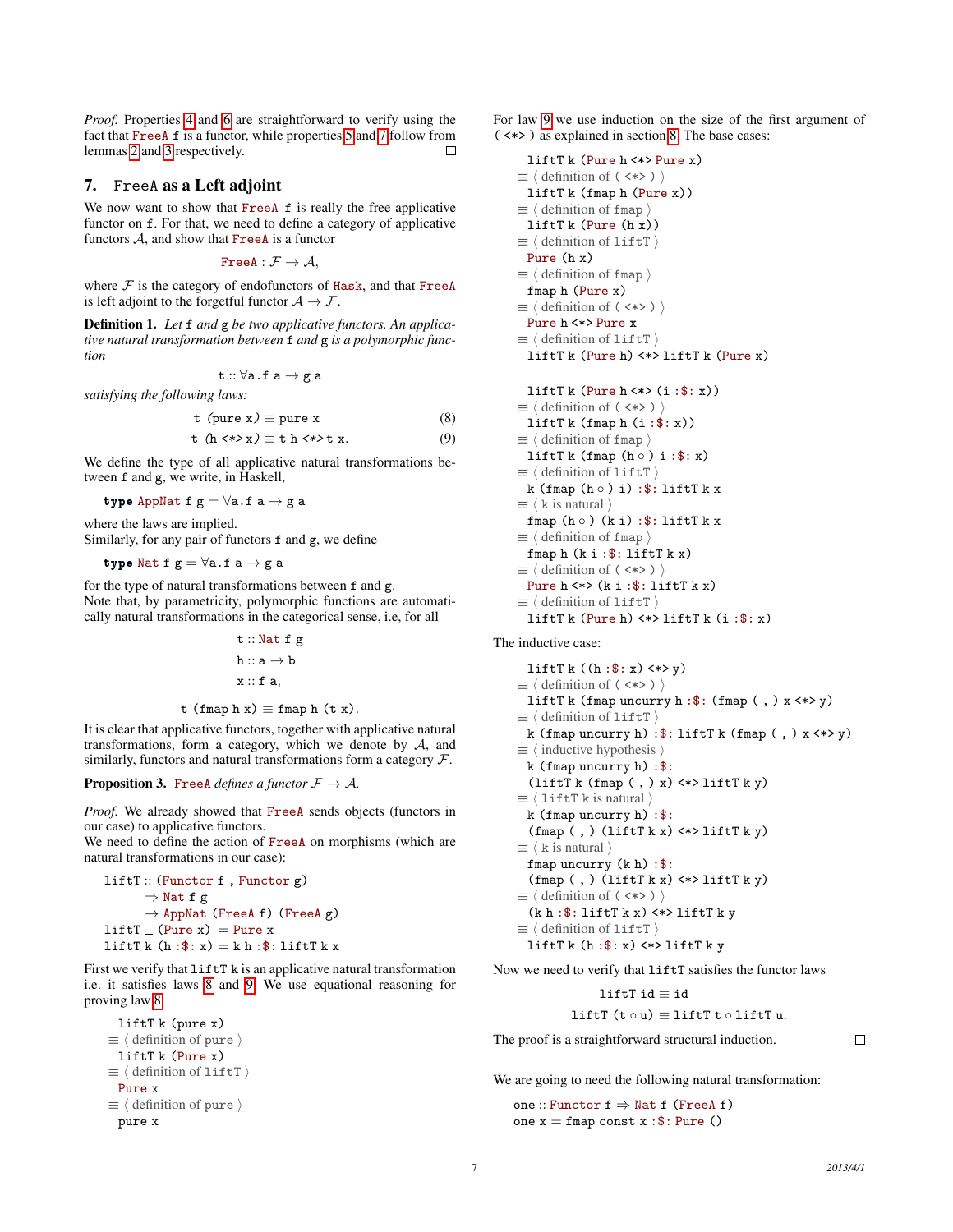which embeds any functor f into FreeA f (we used a specialization of this function for Option in section [1.2\)](#page-1-1).

#### <span id="page-7-1"></span>Lemma 4.

$$
g:\mathcal{S}\colon x\equiv one\ g\ll\!\!\ast\!\!\!\ast\!\!\!\ast
$$

*Proof.* Given

 $h :: a \rightarrow (() , a)$ h  $x = ((x, x)$ 

it is easy to verify that:

<span id="page-7-0"></span>
$$
(\circ h) \circ \text{uncarry} \circ \text{const} \equiv \text{id}, \tag{10}
$$

so

```
one g <*> x
\equiv \langle definition of one \rangle(fmap const g : $: Pure ()) < \ast > x
\equiv \langle definition of \langle \langle \rangle and functor law for f \ranglefmap (uncurry ◦ const) g :$: fmap h x
\equiv \langle 1 and functor law for f \ranglefmap ((\circh) \circ uncurry \circ const) g :$: x
\equiv \langle 10 \rangleg :$: x
```
Proposition 4. *The* FreeA *functor is left adjoint to the forgetful functor*  $A \rightarrow \mathcal{F}$ *. Graphically:* 

$$
\mathit{Hom}_{\mathcal{F}}(\mathtt{FreeA\ f},g)\overset{\text{lower}}{\underset{\underset{\kappa_{\mathrm{rise}}}{\leftarrow}}{\cong}}\mathit{Hom}_{\mathcal{A}}(\mathtt{f},g)
$$

*Proof.* Given a functor f and an applicative functor g, we define a natural bijection between Nat f g and AppNat (FreeA f) g as such:

```
raise :: (Functor f , Applicative g)
       \Rightarrow Nat f g
        \rightarrow AppNat (FreeA f) g
raise (Pure x) = pure xraise k (g : $: x) = k g \Leftrightarrow raise k x
lower :: (Functor f , Applicative g)
        \Rightarrow AppNat (FreeA f) g
        \rightarrow Nat f g
lower k = k \circ one
```
A routine verification shows that raise and lower are natural in f and g. The proof that raise k satisfies the applicative natural transformation laws [8](#page-6-1) and [9](#page-6-2) is a straightforward induction having the same structure as the proof that liftT k satisfies these laws (proposition [3\)](#page-6-3). To show that f and g are inverses of each other, we reason by induction and calculate in one direction:

```
raise (lower t) (Pure x)
\equiv \langle definition of raise \ranglepure x
\equiv \langle t \rangle t is an applicative natural transformation \ranglet (pure x)
\equiv \langle definition of pure \ranglet (Pure x)
 raise (lower t) (g : $: x)\equiv \langle definition of raise \ranglelower t g <*> raise (lower t) x
\equiv \langle induction hypothesis \ranglelower t g <*> t x
```
 $\equiv \langle$  definition of lower  $\rangle$ t (one g) <\*> t x  $\equiv \langle t \rangle$  t is an applicative natural transformation  $\rangle$ t (one  $g \iff x$ )  $\equiv$   $\langle$  lemma [4](#page-7-1)  $\rangle$ 

t (g :\$: x)

The other direction:

 $\Box$ 

lower (raise t) x  $\equiv \langle$  definition of lower  $\rangle$ raise t (one x)  $\equiv \langle$  definition of one  $\rangle$ raise t (fmap const x :\$: Pure ())  $\equiv$   $\langle$  definition of raise  $\rangle$ t (fmap const x)  $\langle * \rangle$  pure ()  $\equiv \langle t \text{ is natural} \rangle$ fmap const  $(t x)$   $\leftrightarrow$  pure ()  $\equiv \langle$  fmap h  $\equiv$  ((pure h) <\*> ) in an applicative functor  $\rangle$ pure const <\*> t x <\*> pure ()  $\equiv \langle t \text{ is natural } \rangle$ pure  $(\$())$  <\*> (pure const <\*> t x)  $\equiv \langle$  applicative law [5](#page-4-5)  $\rangle$ pure ( $\circ$ ) <\*> pure ( $\circ$ ) <\*> pure const <\*> t x  $\equiv \langle$  applicative law [6](#page-4-8) applied twice  $\rangle$ pure id <\*> t x  $\equiv \langle$  applicative law [4](#page-4-7)  $\rangle$ t x

#### <span id="page-7-2"></span>7.1 Example: option parsers (continued)

With the help of the adjunction defined above by raise and lower we are able to define some useful functions. In the case of command-line option parsers, for example, it can be used for computing the global default value of a parser:

```
parserDefault :: FreeA Option a → Maybe a
parserDefault = raise optDefault
```
or for extracting the list of all the options in a parser:

```
allOptions :: FreeA Option a \rightarrow [String]
allOptions = getConst \circ raise fwhere
    f opt = Const [optName opt]
```
allOptions works by first defining a function that takes an option and returns a one-element list with the name of the option, and then lifting it to the Const applicative functor.

Using parserDefault, we can now write a function that runs an applicative option parser over a list of command-line arguments, accepting them in any order:

```
matchOpt :: String \rightarrow String\rightarrow FreeA Option a
           \rightarrow Maybe (FreeA Option a)
matchOpt = (Pure =) = NothingmatchOpt opt value (g : $: x)| opt \equiv '-' : '-' : optName g
   = fmap (\langle$> x) (optReader g value)
   | otherwise
   = fmap (g :$: ) (matchOpt opt value x)
runParser :: FreeA Option a
          \rightarrow [String]
           \rightarrow Maybe a
runParser p (opt : value : args) =
```
 $\Box$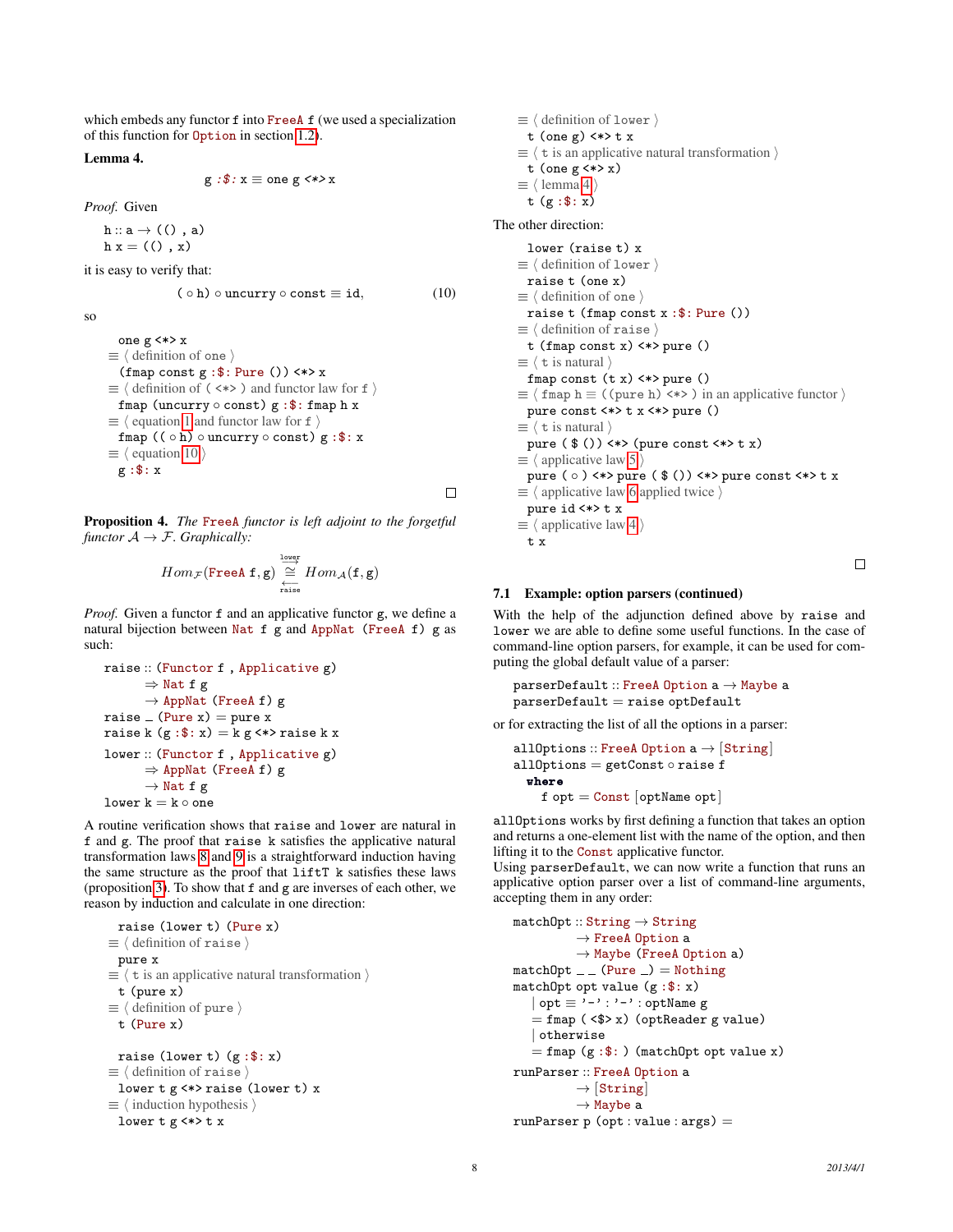```
case matchOpt opt value p of
     \texttt{Nothing} \rightarrow \texttt{Nothing}Just \mathtt{p}' \to \mathtt{runParser} \mathtt{p}' args
runParser p [] = parserDefault p
runParser = = Nothing
```
The matchOpt function looks for options in the parser which match the given command-line argument, and, if successful, returns a modified parser where the option has been replaced by a pure value. Finally, runParser calls matchOpt with successive pairs of arguments, until no arguments remain, at which point it uses the default values of the remaining options to construct a result.

## <span id="page-8-1"></span>8. Totality

All the proofs in this paper apply to a total fragment of Haskell, and completely ignore the presence of bottom.

To justify the validity of our results, then, we need to ensure that all definitions are actually possible in a total language.

In fact, all our ADT definitions can be regarded as inductive fixpoints of strictly positive functors, and most of the function definitions use primitive recursion, so they are obviously terminating for all inputs. Furthermore, most proofs are carried out by structural induction.

One exception is the definition of  $(\leftrightarrow)$ :

```
(h : $ : x) < * > y = fmap uncurry h : $: ((,) < $ > x < * > y)
```
which contains a recursive call where the first argument, namely  $($ ,  $\rangle$  <  $\gg$  x, is not structurally smaller than the original one (h:  $\div$  x). To prove that this function is nevertheless total, we introduce a notion of *size* for values of type FreeA f a:

```
size :: FreeA f a \rightarrow \mathbb{N}size (Pure = ) = 0size (: \ : x) = 1 + size x
```
To conclude that the definition of  $(\leftrightarrow)$  is indeed terminating, we just need to show that the size of argument for the recursive call is smaller than the size of the original argument, which is an immediate consequence of the following lemma.

Lemma 5. *For any function*  $f :: a \rightarrow b$  *and*  $u ::$  **FreeA**  $f a$ *,* 

size (fmap f u)  $\equiv$  size u

*Proof.* By induction:

```
size (fmap f (Pure x))
\equiv \langle definition of fmap \ranglesize (Pure (f x))
\equiv \langle definition of size \rangle\Omega\equiv \langle definition of size \ranglesize (Pure x)
  size (fmap f (g : $: x))
\equiv \langle definition of fmap \ranglesize (fmap (f \circ) g :$: x)
\equiv \langle definition of size \rangle1 + size x\equiv \langle definition of size \ranglesize (g: $: x)
```
 $\Box$ 

In most of our proofs using induction we carry out induction on the size of the first argument of  $(\leftrightarrow)$  where size is defined by the above size function.

# <span id="page-8-0"></span>9. Related work

The idea of free applicative functors is not entirely new. There have been a number of different definitions of free applicative functor over a given Haskell functor, but none of them includes a proof of the applicative laws.

The first author of this paper published a specific instance of applicative functors similar to our example shown in section [1.2](#page-1-1) ([\[4\]](#page-9-8)). The example was developed further in the Haskell package optparse-applicative [\[3\]](#page-9-9).

Tom Ellis proposes a definition very similar to ours ([\[6\]](#page-9-10)), but uses a separate inductive type for the case corresponding to our ( :\$: ) constructor. He then observes that law [6](#page-4-8) probably holds because of the existential quantification, but doesn't provide a proof. We solve this problem by deriving the necessary equation [1](#page-4-2) as a "free theorem".

Gergő Érdi gives another similar definition  $([5])$  $([5])$  $([5])$ , but his version presents some redundancies, and thus fails to obey the applicative laws. For example, Pure id <\*> x can easily be distinguished from x using the count function defined above.

The free package on hackage ([\[1\]](#page-9-12)) contains a definition essentially identical to our FreeAL, differing only in the order of arguments.

Another approach, which differs significantly from the one presented in the paper, underlies the definition contained in the free-functors package on hackage ([\[2\]](#page-9-13)), and uses a Church-like encoding (and the ConstraintKinds GHC extension) to generalize the construction of a free Applicative to any superclass of Functor.

The idea is to use the fact that, if a functor  $T$  has a left adjoint  $F$ , then the monad  $F \circ T$  is the codensity monad of T (i.e. the right Kan extension of  $T$  along itself). By taking  $T$  to be the forgetful functor  $A \rightarrow \mathcal{F}$ , one can obtain a formula for F using the expression of a right Kan extension as an end.

One problem with this approach is that the applicative laws, which make up the definition of the category  $A$ , are left implicit in the universal quantification used to represent the end.

In fact, specializing the code in Data.Functor.HFree to the Applicative constraint, we get:

```
\mathtt{data\,FreeA}' f \mathtt{a} = \mathtt{FreeA}' \{runFreeA :: ∀g.Applicative g
                    \Rightarrow (\forallx.f x \rightarrow g x) \rightarrow g a}
instance Functor f \Rightarrow Functor (FreeA' f) where
   {\tt fmap}\ h\ ({\tt FreeA}'\ {\tt t}) = {\tt FreeA}'\ ({\tt fmap}\ h\circ {\tt t})instance Functor \texttt{f} \Rightarrow \texttt{Applicative (FreeA' f)} where
   pure x = FreeA' (\backslash \rightarrow pure x)\text{FreeA}' t1 <*> \text{FreeA}' t2 =\texttt{FreeA}'\,\,(\lambda\texttt{u}\rightarrow \texttt{t1}\,\texttt{u}\,\texttt{<*>}\,\texttt{t2}\,\texttt{u})
```
Now, for law [4](#page-4-7) to hold, for example, we need to prove that the term  $\lambda$ u  $\rightarrow$  pure id <\*> t u is equal to t. This is strictly speaking false, as those terms can be distinguished by taking any functor with an Applicative instance that doesn't satisfy law [4,](#page-4-7) and as t a constant function returning a counter-example for it.

Intuitively, however, the laws should hold provided we never make use of invalid Applicative instances. To make this intuition precise, one would probably need to extend the language with quantification over equations, and prove a parametricity result for this extension.

Another problem of the Church encoding is that it is harder to use. In fact, the destructor runFreeA is essentially equivalent to our raise function, which can only be used to define *applicative* natural transformation. A function like matchOpt in section [7.1,](#page-7-2) which is not applicative, could not be defined over FreeA'.